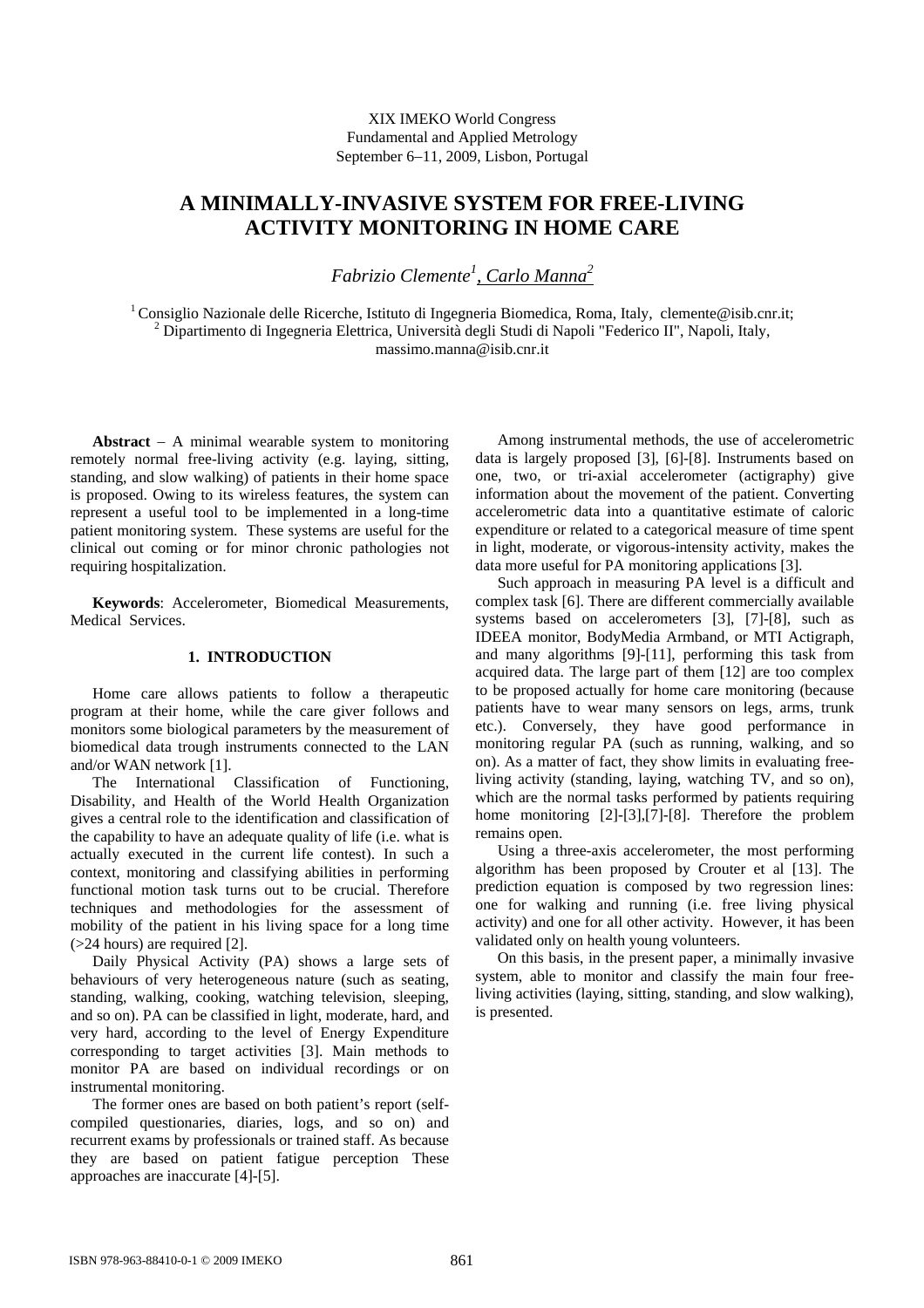

Fig. 1. The use of an actigraph for patient PA monitoring in his living space.

## **2. BACKGROUND**

As said, wireless accelerometry systems have been largely proposed to measure functional activities and performances [14]-[16]. In a free living context, movements are generally not known and unexpected, thus PA must be identified from accelerometric signals.

An accelerometer is a device that produces an electrical output (i.e. charge, voltage, current or change of resistance) proportional to the acceleration to which it is exposed, typically expressed in m/s^2 or in G-values. Piezo-resistive and variable capacitance accelerometers, very frequently used in human movement applications, respond to accelerations due to movements, as well as to gravitational acceleration.

Actigraphs are small, portable electronic devices, based on accelerometers, generating an internal signal each time they are moved. Patients have on the wrist of the dominant arm, or on the waist, devices recording 'activity' data for long periods, and summing it over time windows ('epochs') to be considered by dedicated algorithms to identify funcional performances.

There are different approaches to classify actigrafy data. The most common are based on threshold crossing, time above the threshold and integrated activity [14] .

Other methods based on reference–pattern classification or pattern recognition have been proposed [9]-[11], [17]

However, as far as the estimate of normal free living activity (sitting, standing and so on) is concerned, many of the current approaches have strong limitation [12].

## **3. MATERIALS AND METHODS**

In the following (i) the *actigraph unit*, and (ii) the *algorithm* of the proposed minimally invasive system for monitoring and classifying up to four free-living activities are described.

# **3.1 Actigraph unit**

The unit is composed of three main components and has been designed for home monitoring of heart failure, such as reported in Fig. 1. The patient has the unit on the belt, and data are locally acquired and sent to home computer unit.

In the following, the main unit characteristics for achieving the required performance are described.

#### *Sensor*

Tri-axial sensors must measure acceleration in the range 0.05-2 G, have a band limited frequency of 0.25- 2.5 Hz. These parameters detect normal body motion and filter out high frequency movements such as vibrations The chosen component, LIS3V02DQ from ST, has also an on-board ADC low consumption (0.5 mA), and implements an HW interrupt to switch the system in sleeping mode if not mechanically elicited. Last but not least, the package is small (less than 8x8 mm) and has light weight.

#### *Micro processor*

Micro processor based technology offers processors with good performance to be inserted in these systems having low consumption, low cost, and small dimensions. For the present application it has been used a Texas Instrument MSP 430 micro processor, that includes all the hardware and software capabilities required to develop an entire wireless communication protocol.

#### *Transceiver*

In biomedical applications, the most used technology is Bluetooth, but it shows some limits, overcome by other technology. ZigBee offers low consumption, is NLOS (No Light of Site) and can be inserted in a network up to 64 nodes to realize a larger monitoring system.

In the present application it has been adopted a Texas Instrument CC2500 multi-channel RF transceiver designed for low-power wireless applications.

#### **3.2 Algorithm**

The task of the present paper is to evaluate free living activity (as previously defined) and the classification of the body movements in the different physical position.

Data from tri-axial accelerometer are acquired at frequency of 20 Hz and elaborated by an algorithm based on three step procedure:

*i) The recognition of physical position (sitting, etc.)* 

*ii) Classification of body motion* 

*iii) Integration of data*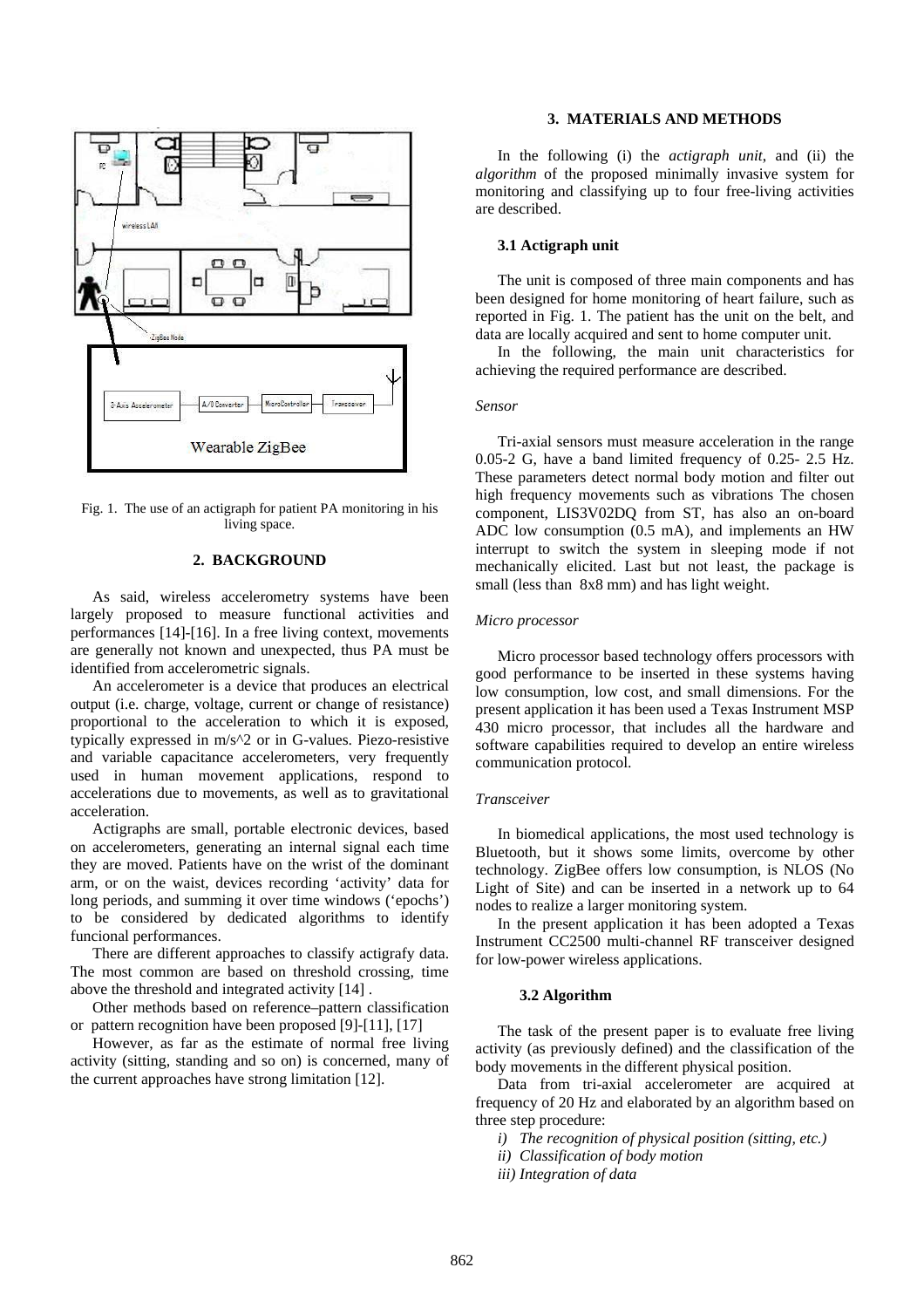## *i) The recognition of physical position*

In order to recognize the physical position of a patient, the proposed algorithm analyze the following quantity:

$$
A = a_x + a_y + a_z \tag{1}
$$

Where  $a_x$ ,  $a_y$  and  $a_z$ , are the accelerometer signals.

In Fig 2 the course of the target parameter during the transition from standing to sit position (sit down) (Fig. 2.a) and from sit to stand position (stand up) (Fig. 2.b) are reported. Stand up movement (*transition1* in the following) and sit down movement (*transition2* in the following*)* shows very different shapes.

Hence, defining empirically thresholds, the proposed algorithm distinguish between the two transition (stand up and sit down movement).

#### *ii) Classification of body motion*

In order to classify the activity level of a patient, coefficient of variations (CVs), as defined in [13], are computed from accelerometer data in time windows considering an entire single movement. According to [13], values of CV <10 indicate a moderate activity (e.g. slow walking), whereas  $CV>10$  indicate light activities (i.e. laying, standing, sitting).

#### *iii) Integration of data*

The overall procedure for classifying the activity is the following:

> 1) *if* (*transition*1) *if*  $CV < 10$  *then* (walking activity) (stand up ) *otherwise*  $2$ ) if  $(transition 2)$  then (sit)

However, the thresholds to identify *transition1* and *transition2* must be tuned according to the age and anthropometric patient data [20]. Thus, in the proposed approach, these levels are patient related.

## **4. EXPERIMENTAL RESULTS**

The system has been tested in the framework for a larger project of heart failure home monitoring [22].

A healthy subject (22 years old) performs 10 sequences of movements and activities (laying, standing, sitting, slow walking). Data acquired from the sensor are processed and sent via ZigBee to the PC desktop to be store for further computations.

Results show encouraging performance to detect the considered physical activity.

The validation of the results is currently ongoing.



Fig. 2. The computed parameter A vs. Samples  $(f<sub>c</sub>=20 Hz)$  during (a) stand up movement, *transition1*; (b) sit down movement, *transition2*.

#### **5. CONCLUSIONS**

In the present paper, a monitoring PA system able to assess normal free living activity (as sitting, standing and so on), has been proposed. The system is based on wearable low cost, low energy consumption device able to be inserted in a home LAN ZigBee based. A two step procedure to derive from measured data information on the on going PA has been proposed. Preliminary experimental results show encouraging performance.

Finally, such as reported in [18]-[19], for each of the four target activities (laying, sitting, standing, and slow walking), it is possible to get different levels of Energy Expenditure. Therefore future work can be conducted in order to improve the procedure for the Energy Expenditure measurements.

#### **ACKNOWLEDGMENTS**

This work was sponsored by the Regione Campania research project POR 3.17 ICT - FIL568210 [22], in cooperation with FILIA s.r.l. (Caserta – Italy) whose support the authors gratefully acknowledge.